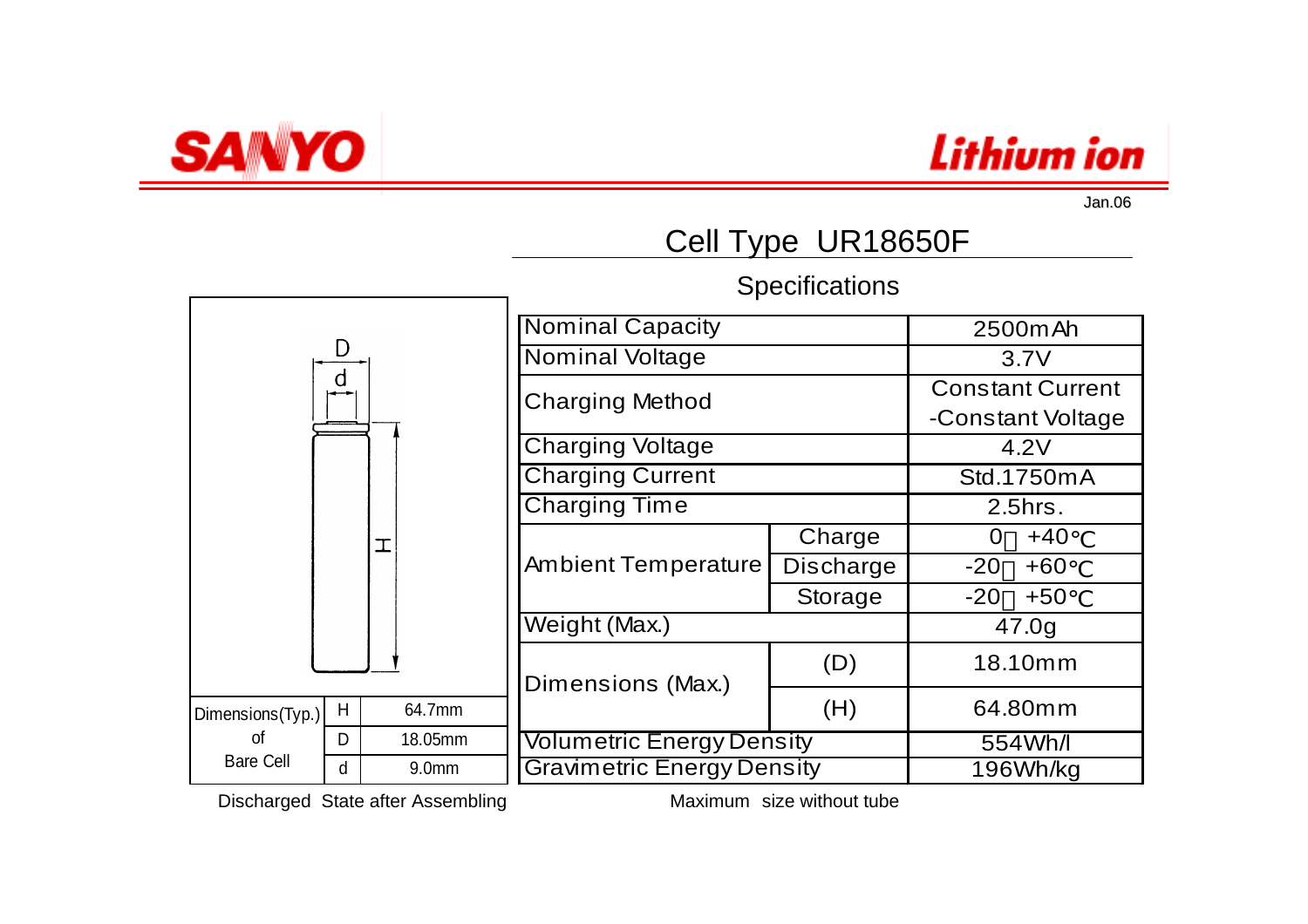



#### **Discharge Rate Characteristics for UR18650F**

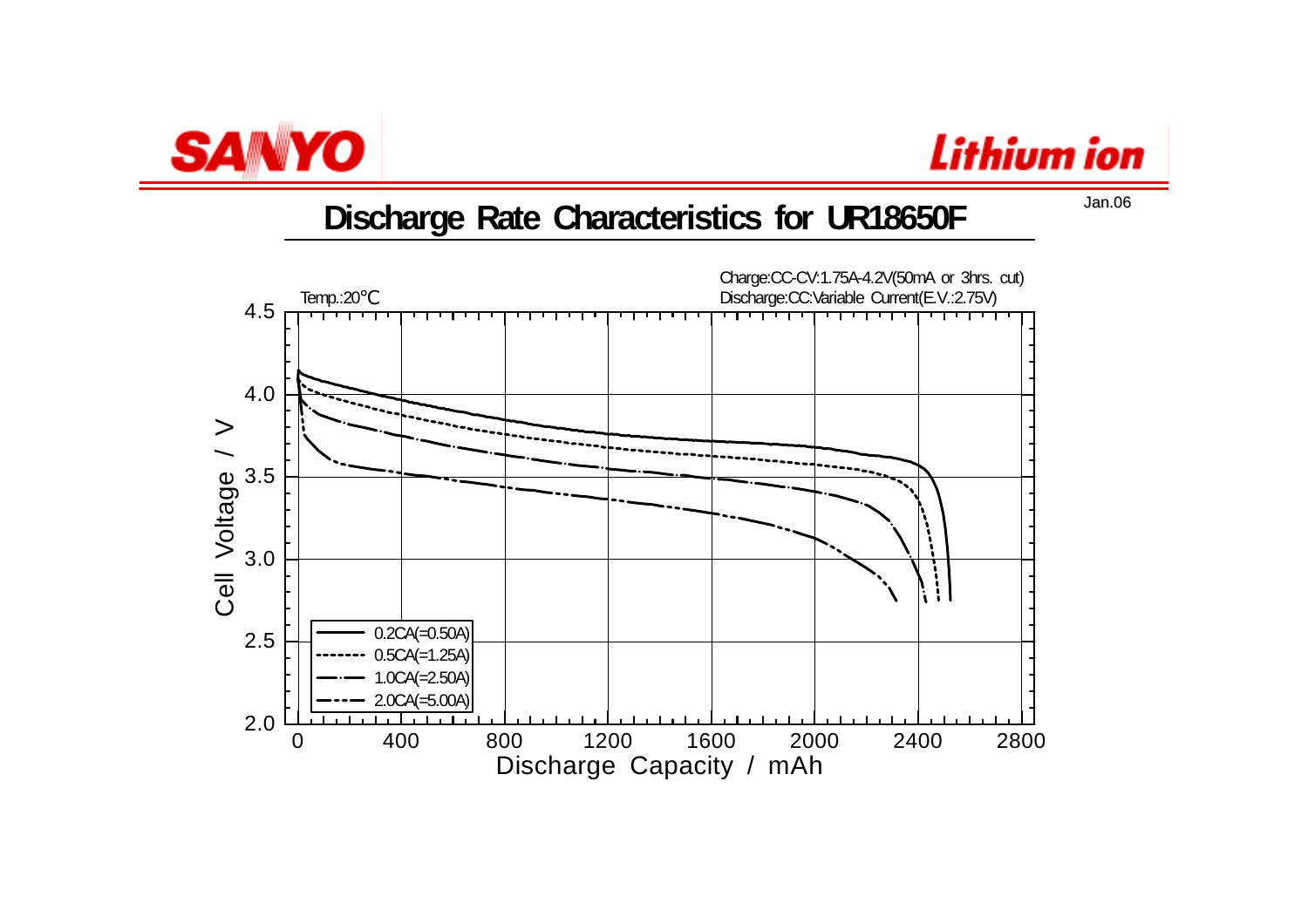



### **Discharge Temperature Characteristics for UR18650F**

0 400 800 1200 1600 2000 2400 2800Discharge Capacity / mAh 2.0 2.53.0 3.5 4.0 4.5Cell Voltage / V Charge:CC-CV:1.75A-4.2V(50mA or 3hrs. cut) Discharge:CC:2.5A(E.V.:2.75V) 40 20 $\Omega$  -10-20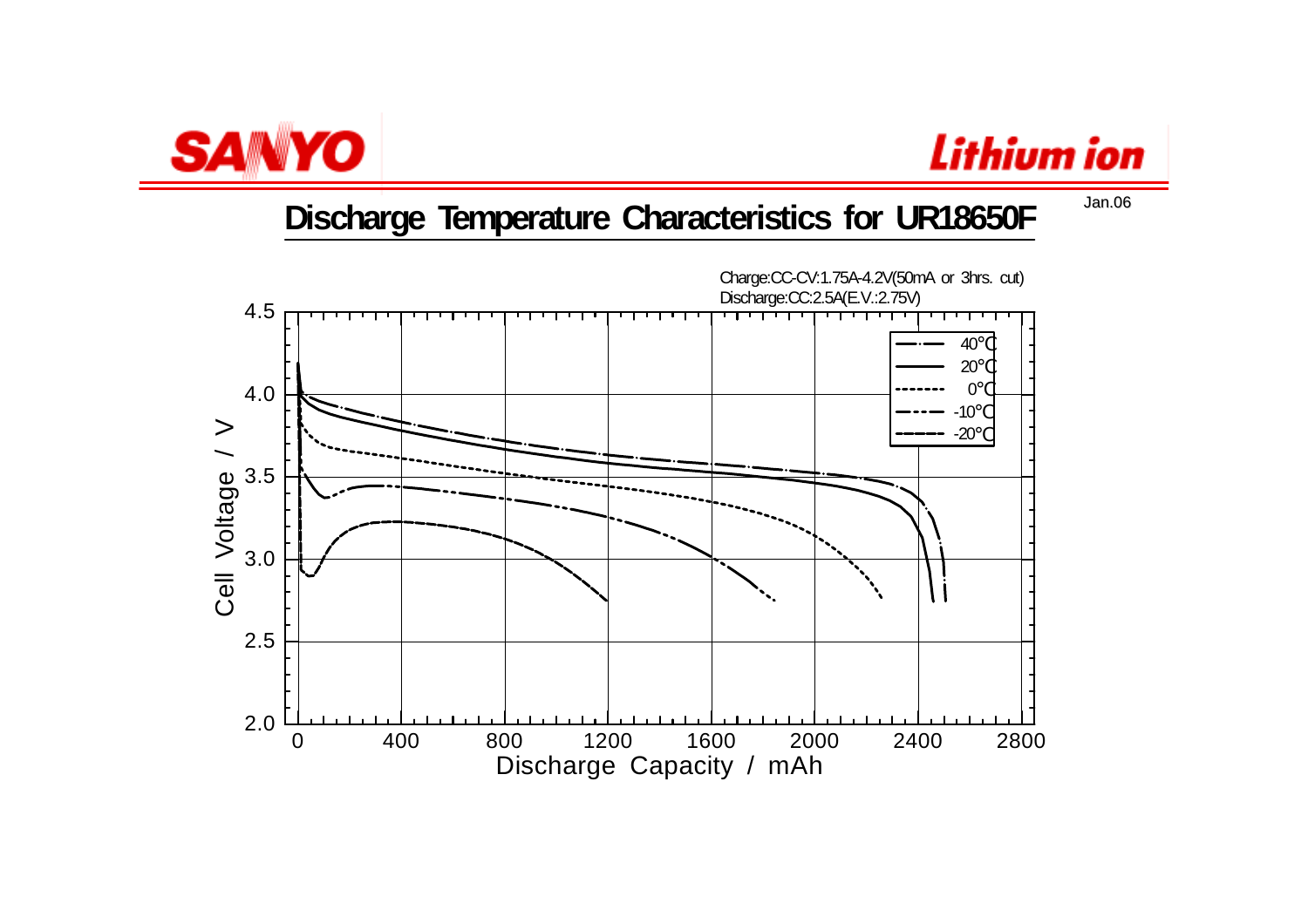



#### **Charge Characteristics for UR18650F**

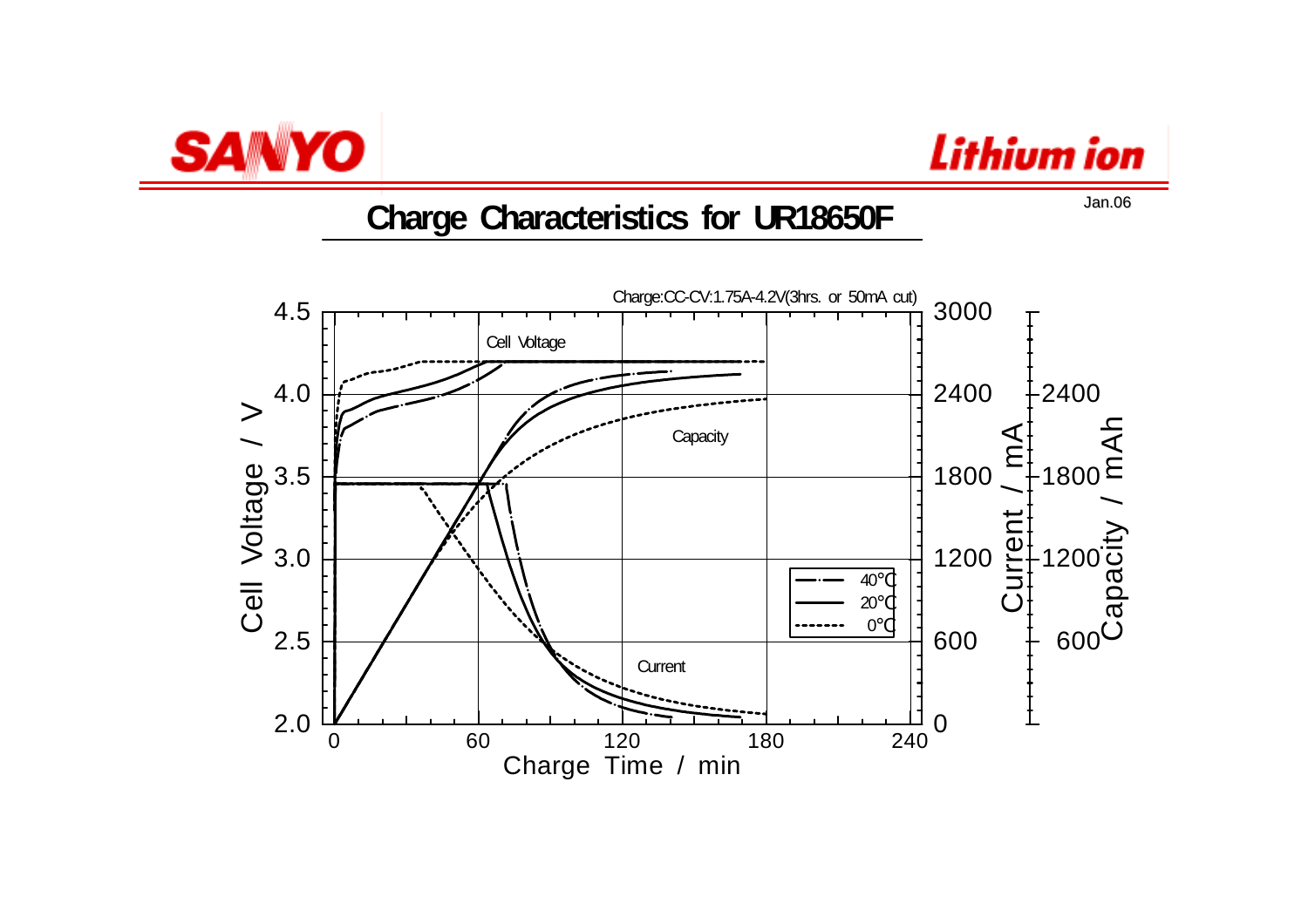

# Lithium ion

### **Discharge Temperature Characteristics for UR18650F**

0 400 800 1200 1600 2000 2400 2800Discharge Capacity / mAh 2.02.53.0 3.5 4.0 4.5Cell Voltage / V Charge:CC-CV:1.75A-4.2V(50mA or 3hrs. cut) Discharge:CC:0.5A(E.V.:2.75V) 40 20  $\Omega$  -10-20

Jan.06